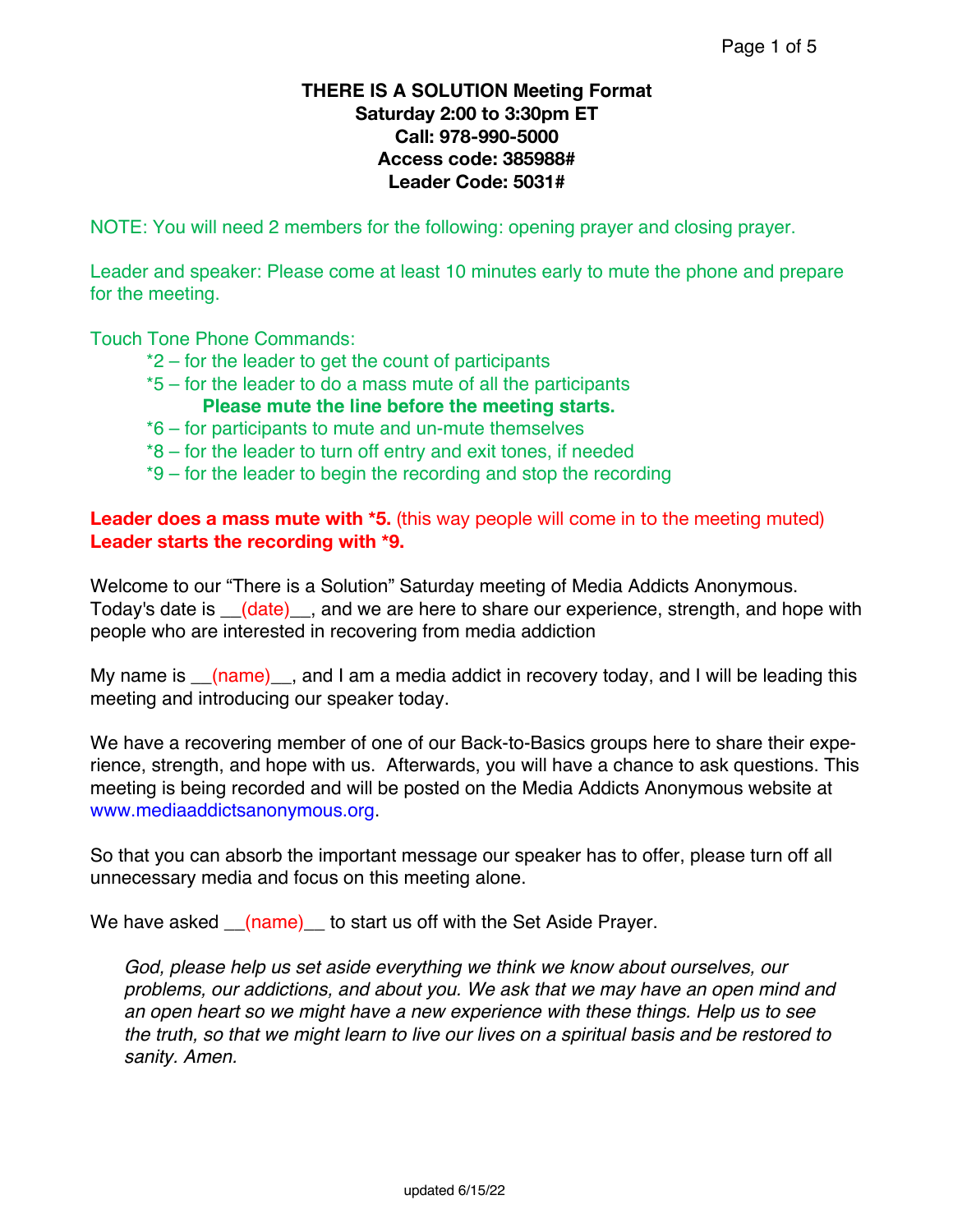We begin our meeting today by reading from the Big Book of Alcoholics Anonymous, which is our guide to the way out of hopeless media addiction. To better understand how media addiction is similar to alcoholism, wherever it mentions terms related to alcoholism, I will substitute or add media addiction concepts.

### THERE IS A SOLUTION

We, of [Media Addicts Anonymous] ...are average [people from all parts] of [the world]. ... Many...occupations are represented [here], as well as many political, economic, social, and religious backgrounds. We are people who normally would not mix. But there exists among us a fellowship, a friendliness, and an understanding which is indescribably wonderful.

We are like the passengers of a great liner the moment after rescue from shipwreck when camaraderie, joyousness and democracy pervade...The feeling of having shared in a common peril is one element in the powerful cement which binds us. But that in itself would never have held us together as we are now joined.

The tremendous fact for every one of us is that we have discovered a common solution. We have a way out on which we can absolutely agree, and upon which we can join in [love] and harmonious action. This is the great news this book carries to those who suffer from [Media Addiction].

If you are as seriously [Media Addicted] as we were, we believe there is no middle-of theroad solution. We were in a position where life was becoming impossible, and if we had passed into the region from which there is no return through human aid, we had but two alternatives: One was to go on to the bitter end, blotting out the consciousness of our intolerable situation as best we could; and the other, to accept spiritual help. This we did because we honestly wanted to, and were willing to make the effort.

...We hope no one will consider these self-revealing accounts in bad taste. Our hope is that many [media addicts], desperately in need, will see these pages, and we believe that it is only by fully disclosing ourselves and our problems that they will be persuaded to say, "Yes, I am one of them too; I must have this thing.

Thank you all for being here. We welcome you to our fellowship, for we have found a solution to the media problem that really works. It is my pleasure to introduce our speaker today.

(name) is here today to share (his/her) experience, strength, and hope with us.

#### *(Moderator takes 3 minutes to introduce speaker)*

I will now turn the time over to our speaker  $(name)$ . Would you like to time yourself or would you rather have me time you? (pause) Please go ahead. You have up to 50 minutes.

*(Moderator might want to serve as a backup timer for the speaker)*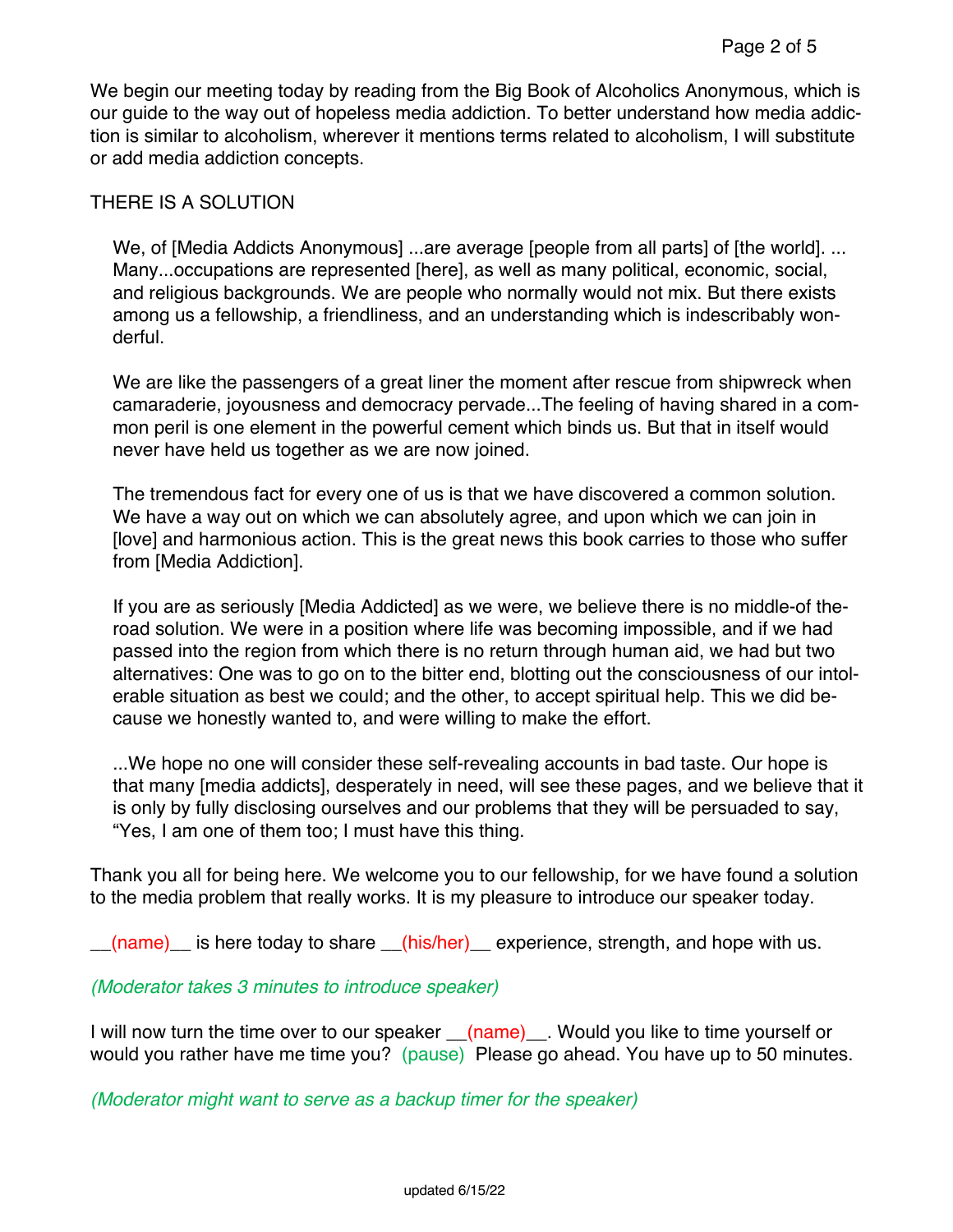### *(After the speaker qualifies)*

Thank you (name) for your wonderful qualification.

Before we move on, we will pause for one minute to absorb the speakers words and to connect to our Higher Powers. We invite you to feel what resonated with you in  $(nam)$  share and see where you may benefit from deeper explanation of their program of recovery. After the  $7<sup>th</sup>$  Tradition and announcements, everyone will have the opportunity to ask  $(\text{name})$  a question.

You may begin. ( Time for 1 minute of silence)

Thank you. That's time.

# **7th Tradition and Announcements**

MAA has no dues or fees. We are self-supporting through our own contributions. Contributions can be made via PayPal on the MAA website. Please give what you can, and if you can give nothing at this time, keep coming back. You are more important than your money.

During this time slot every Saturday, we hold several different types of MAA meetings. Some Saturdays we have "Open Back-to-Basics" qualification meetings where two or more people who have finished their first month in our Back-to-Basics program speak about their experience with working all 12 steps while fasting from any unnecessary media. Other Saturdays, like today, we have "There is a Solution" qualification meetings where someone who has been fasting in Back-to-Basics for three months shares their experience, strength, and hope as they recover from media addiction.

We have special closed Back-to-Basics groups that meet 5 times/week, fast from all unnecessary media, and work all 12 steps with group sponsors. Every month we have openings and opportunities for members to join one of these closed groups. At the end of this meeting, we will announce when those openings will occur and how to join.

We also have open Back-To-Basics groups that meet once a week and complete all 12 steps in about 4 months. Everyone is welcome to attend, whether you have never done a Back-To-Basics meeting before or you have finished the course. Everyone is invited to attend these meetings. Details can be found on the MAA website.

Back-to-Basics groups are not a part of MAA, but are an associate structure to help MAA members recover more quickly with the help of a sponsor.

Media Addicts Anonymous is a new 12-Step program. We hope you will become active in helping our membership grow by supporting all of our meetings and joining our recovery fellowship. At the end of this meeting, we will stop the recording and share phone numbers for member outreach.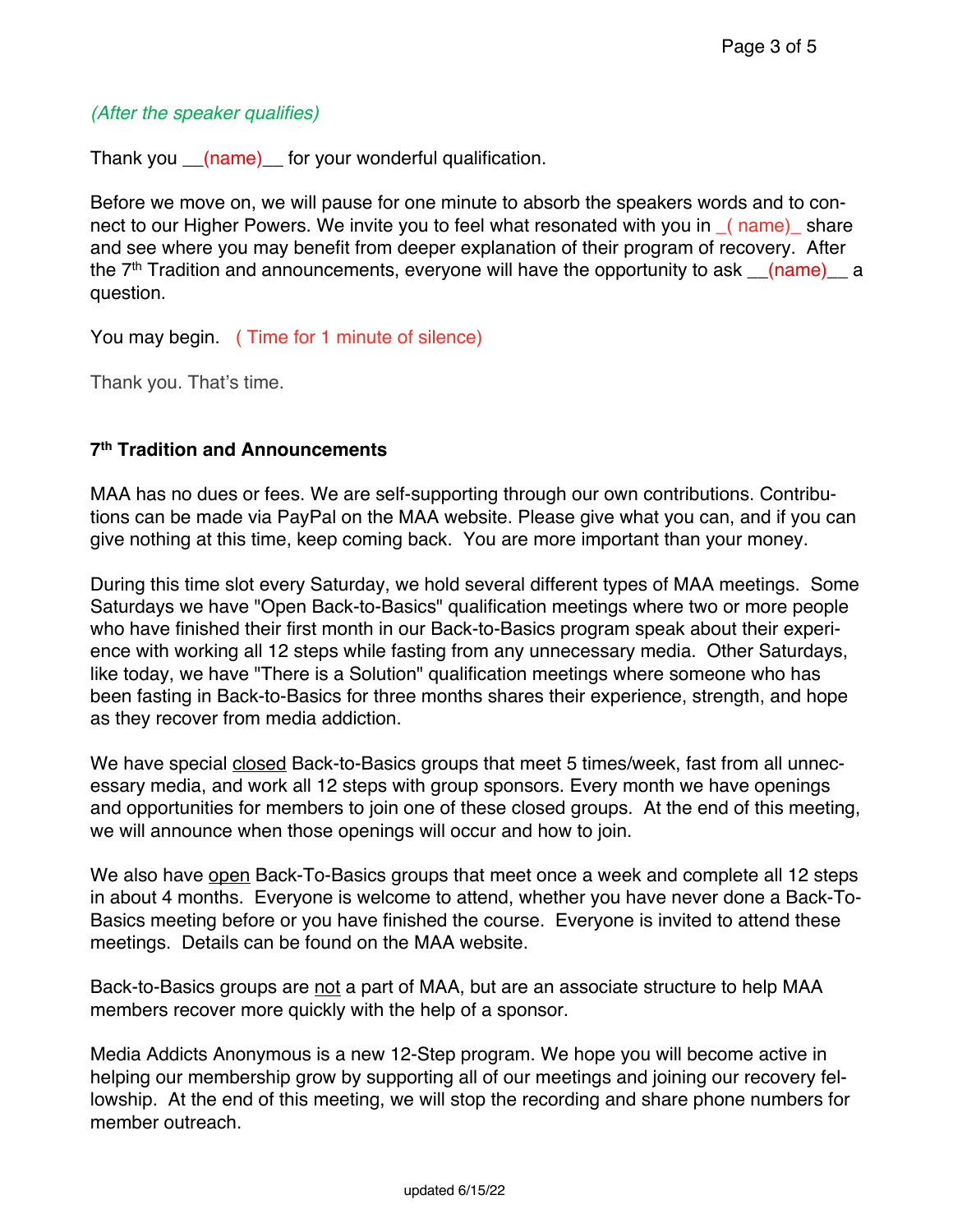# **Questions and Answers:**

I will now open up the meeting to those who have questions for our speaker. If you have a question for  $(mame)$ , please press \*6 to un-mute your phone. I am ready to take some names.

(note: this is a time for questions only, if people begin to share or start to take a long time leading up to their question, please help lead them back to asking a direct question)

# **Wrap Up at 3:25 ET:**

That is all the time we have for questions. We will end this meeting with another passage from the Big Book.

Almost none of us liked the self-searching, the leveling of our pride, the confession of shortcomings which the process requires for its successful consummation. But we saw that it really worked in others, and we had come to believe in the hopelessness and futility of life as we had been living it. When, therefore, we were approached by those in whom the problem had been solved, there was nothing left for us but to pick up the simple kit of spiritual tools laid at our feet. We have found much of heaven and we have been rocketed into a fourth dimension of existence of which we had not even dreamed.

The great fact is just this, and nothing less: That we have had deep and effective spiritual experiences which have revolutionized our whole attitude toward life, toward our fellows and toward God's universe. The central fact of our lives today is the absolute certainty that our Creator has entered into our hearts and lives in a way which is indeed miraculous. [God] has commenced to accomplish those things for us which we could never do by ourselves.

Thank you all for being here today. I would like to remind you that the opinions expressed here today are strictly those of the individuals who shared them. The things we have heard here are spoken in confidence and should be treated as confidential. Let there be no gossip or criticism of one another; rather, let's all reach out to each other with understanding, love, and the spirit of fellowship.

We will ask <u>(name)</u> to close this meeting with the Third Step prayer, after which we will stop the recording.

God, I offer myself to Thee – to build with me and to do with me as Thou wilt. Relieve *me of the bondage of self, that I may better do Thy will. Take away my difficulties, that victory over them may bear witness to those I would help of Thy Power, Thy Love, and Thy Way of life. May I do Thy will always!"*

# **Stop the recording with \*9**

- Ask the speaker if they would like to share their phone number.
- Let people know how to get information about upcoming Back-To-Basics classes. (go to the MAA website and fill out the contact/mailing form, asking for information about B2B)